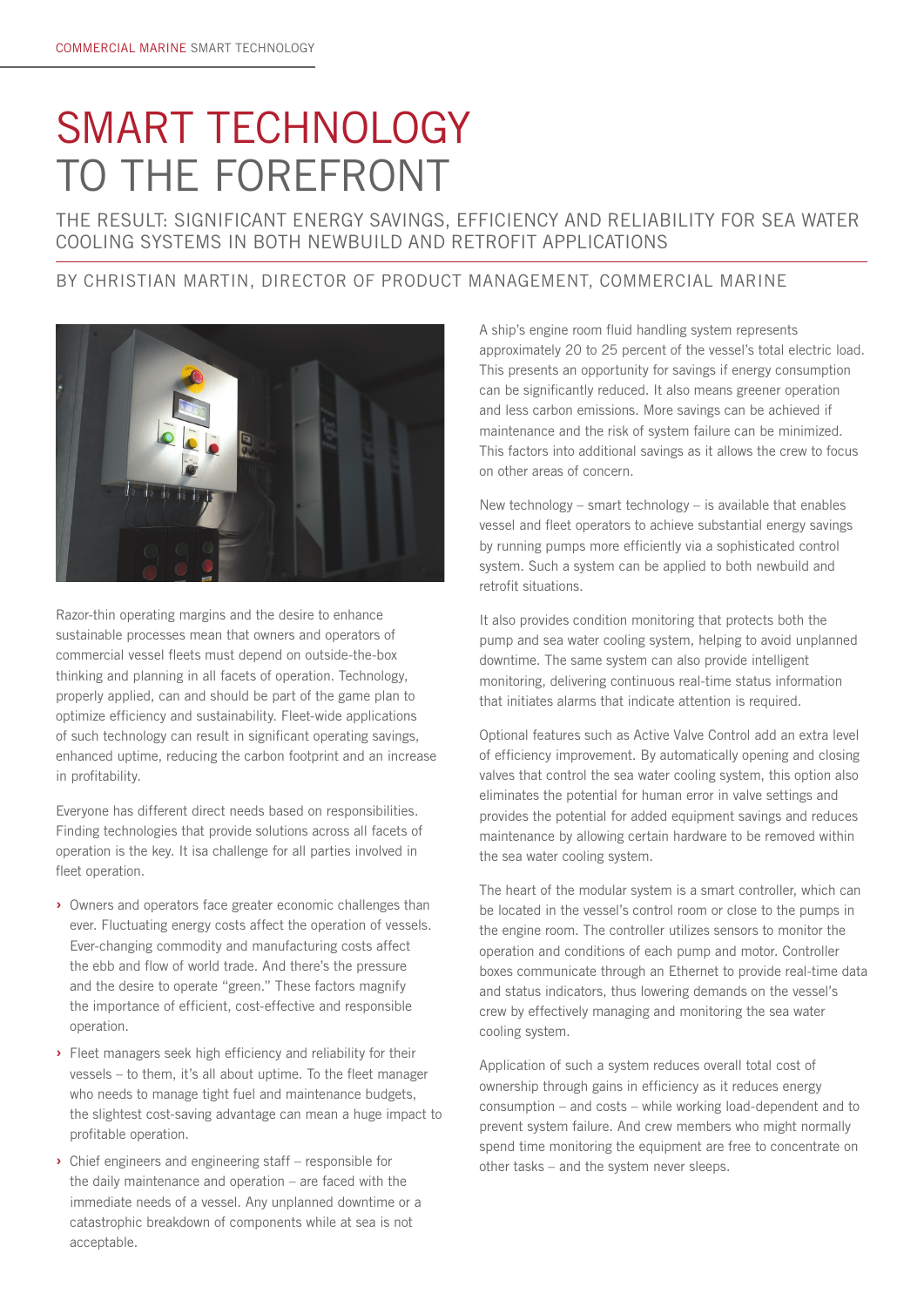## SEA WATER COOLING – CRITICAL SYSTEMS WITH POTENTIAL UPSIDE

Among the systems that support the engine room, the sea water cooling system is an essential service that ensures the vessel operates safely. These comparatively large pumps are continuously operated – 365 days a year, 24 hours per day.

The sea water cooling system is the primary loop for transporting unusable heat out of most major systems and components in the engine room and provides constant, reliable cooling to all connected shipboard consumers, such as the main engine, generators and auxiliary equipment. Ambient sea water is drawn in and is pumped into a heat exchanger that cools down the fresh water (LT – low temperature) which circulates within its own closed loop. Once the sea water has taken on the heat from the fresh water, it is pumped back into the ocean; new sea water is pumped aboard continuously.

Sea water cooling systems are typically operated by pumps arranged in a 2 x 100% configuration – one pump active and running at 100% flow with the second pump redundant – or a 3 x 50% configuration that allows some savings by running a single pump at 50% system-flow or two pumps at 100% flow with a third pump redundant. Operation of only one 50% pump requires further attention and system adjustment by the crew, usually in the manual setting of the duty point for the single running pump. Traditional system design operates the pumps constantly at full speed. The complete system is designed for worst case conditions – 32° C sea water, full equipment load – and adjusted with bypass control. Even if the system utilizes efficient pumps, energy is wasted due to continuous full-speed operation, resulting in over-performance.

For example, when operating in the Caribbean, or other warmweather venues, a vessel may indeed require full cooling performance and full power to operate the pumps; sea water would naturally be warmer, at potentially 32°C. In such a situation, the pumps are required to run at full capacity in order to maintain a constant temperature on the LT fresh water side.

Consider, however, sea water temperatures in the North Sea – typically much cooler than the water pumped aboard in the Caribbean. In this case, a smaller flow is required to achieve the same cooling performance of the heat exchanger. In fact, most of a vessel's requirements are significantly lower than the system design point. By applying a system that utilizes an intelligent controller and variable speed drives that can adjust flow rates

accordingly, pump energy consumption may be automatically regulated precisely to the level required to provide exactly the flow to achieve a preset cooling temperature – not more, not less. Such operation replaces the inefficient full run/bypass system design, thus saving energy. That in turn reduces overall costs, and provides the added benefit of a reduced carbon footprint.

ADDITIONAL ADVANTAGES EXIST BY REDUCING THE PUMP'S SPEED, THE HYDRAULIC LOAD WILL DECREASE AND EFFECTIVELY INCREASES THE LIFETIME OF THE PUMPS, MOTORS AND RELATED EQUIPMENT, AS WELL AS REDUCING MAINTENANCE INTERVALS.

Efficiency levels may be further enhanced by equipping the pump with a full impeller diameter and operating the pump at a lower speed. This provides the same performance with a higher pump efficiency plus additional savings over the lifetime of the system pump.

Furthermore, these optimize net positive suction head (NPSH) performance, resulting in less risk of cavitation; reduced motor and pump speed means less energy consumed and a significant load reduction. System redundancy is also important to ensure that these benefits will be realized regardless of which pump configuration is used or which pump is operating.

As an example, a 20 percent reduction in speed – and thus a 20 percent reduction in flow – for each onboard system equipped with electric driven centrifugal pumps will cut energy consumption in half. This is proven by affinity laws – the relationship between the variable parameter of a centrifugal pump with constant impeller size is that the flow is proportional to the speed of revolution, the delivery head is proportional to the square of the speed and the power consumption is proportional to the cube of the speed.

- **›** Q~n —> Q1/Q2=n1/n2
- $\rightarrow$  h~n<sup>2</sup>  $\rightarrow$  h1/h2=(n1/n2)2
- $\rightarrow$  p~n<sup>3</sup>  $\rightarrow$  p1/p2=(n1/n2)3

Depending on the application and load profile, energy reductions from 40 to 80 percent may be achieved.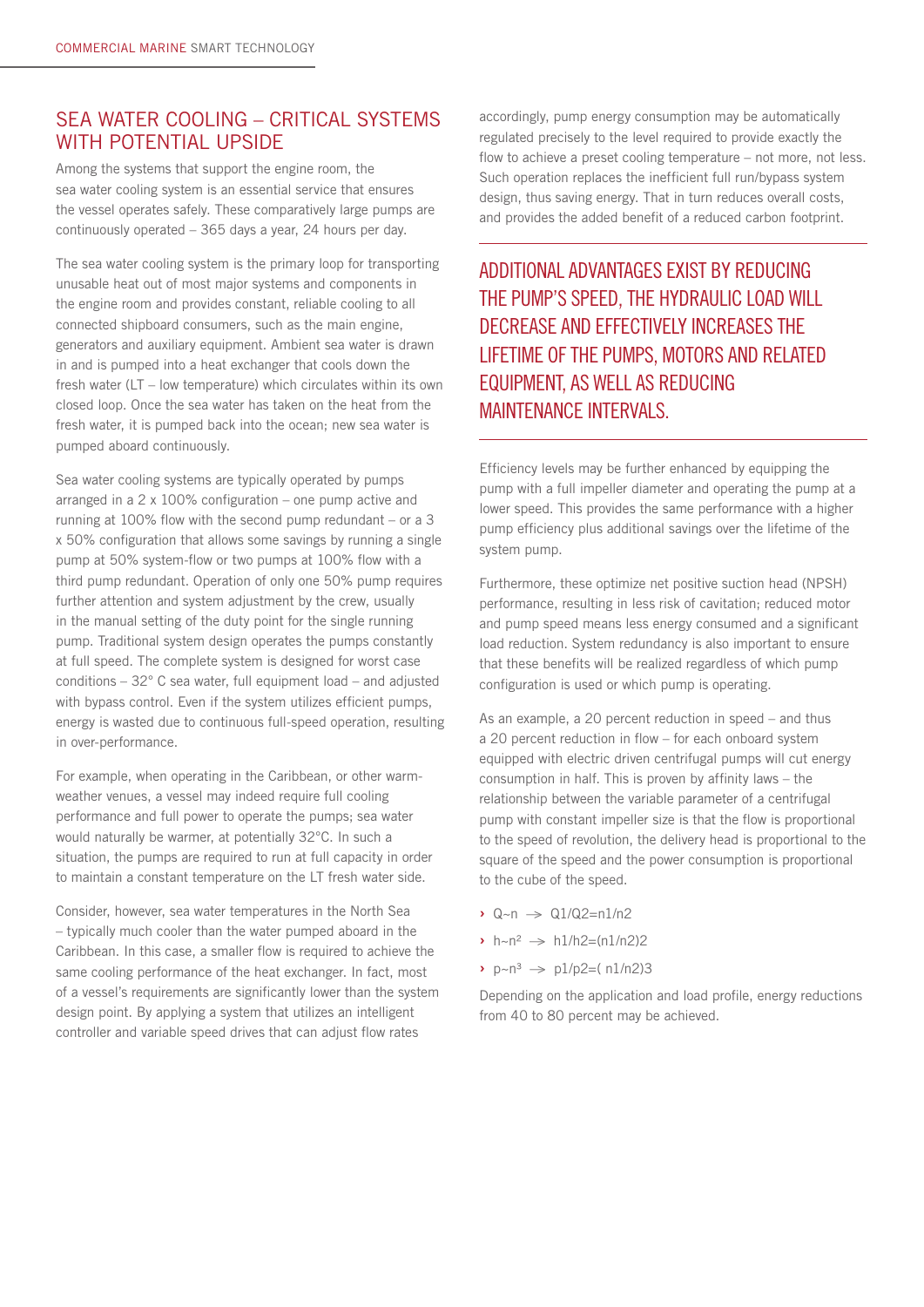# ACTIVE VALVE CONTROL INCREASES POTENTIAL ENERGY SAVINGS, REDUCES EQUIPMENT COSTS

The addition of Active Valve Control to the CM-1000 Series increases the potential energy savings up to 85 percent.

Sensors monitor the freshwater cooling loop's temperatures, as well as the system's pump suction and discharge pressure. The data collected by the sensors is acted upon the CM-1000 Series controller, which regulates the flow of sea water to the cooling system based on heat loads from the main engine and generators.

The controller also monitors pump status, based on the pumps' performance curve, then automatically opens and closes the sea water cooling system valves, adjusting the pumps' duty points for optimal operation, fine-tuning the system. If the vessel is equipped with a 3 X 50% pump configuration, cascading pump operation can be achieved to maximize pump life.

Automatic valve adjustment eliminates the risk of incorrect manual valve settings. The immediate gain achieved through this optimal performance: incremental energy savings over the basic system and enhanced overall efficiency.

An added benefit is the ability to reduce system complexity on the coolers' freshwater side. This reduces the potential for pipe turbulence. It also essentially eliminates the need for the system's three-way valve and bypass line. This reduces a significant hardware equipment cost, as well as the need to maintain these components.

## INTELLIGENT MONITORING – EARLY WARNING SYSTEM THAT HELPS PREVENT DOWNTIME

Significant maintenance savings – up to 50% annually – may also be achieved by the same smart technology system. Monitoring systems exist to detect misalignment, coupling damage, bearing damage, shaft seal damage/leakage monitoring and protection against dry running.

For example, two pre-set temperatures may be set for ball bearings. Assume a temperature level 1 is reached; a signal for a yellow warning will be transmitted to the control room, signifying the need for attention. Should the temperature exceed that and reach temperature level 2, a signal for a red alarm will be sent, indicating the need for immediate action, or the option exists to switch to the standby pump while shutting the affected pump down, reducing the potential for further component damage.

These early warning alerts assist in preventing catastrophic breakdown, thus maintaining operations and minimizing potential equipment damage. In essence, by preventing damage to a fairly inexpensive part, such as a ball bearing – replacements for which are kept in a vessel's emergency stock – the potential for damage to an expensive and less commonly stocked component such as a pump shaft or impeller is reduced. Loss of a ship's essential service machinery, depending on the type of vessel and the situation, can cost tens of thousands of dollars per day in downtime.

This also eliminates the need for regularly scheduled physical monitoring. It also frees the crew to perform other tasks unless a fault condition is detected and action is required.



## OPERATION MONITORING – MAINTAINING SAFE, CONSISTENT OPERATION

Another means of preventing unexpected downtime on this critical system may be achieved through the intelligent system's operation monitoring capabilities. In essence, this feature helps to avoid dry running and pump overload and partload operation. Dry running will quickly damage the mechanical seal that is typically a standard shaft sealing on water pumps such as these. Operation outside the permitted limits (partload and overload) carries the risk of excess bearing load and cavitation – a condition in which liquid air bubbles occur and snap together (implode) and damage a pump's impeller and casing. Any of these may lead to an unexpected breakdown.

Early detection of these material damaging conditions extends "mean time between failures" (MTBF) and reduces wear levels, providing safe operation and consistent pump performance.